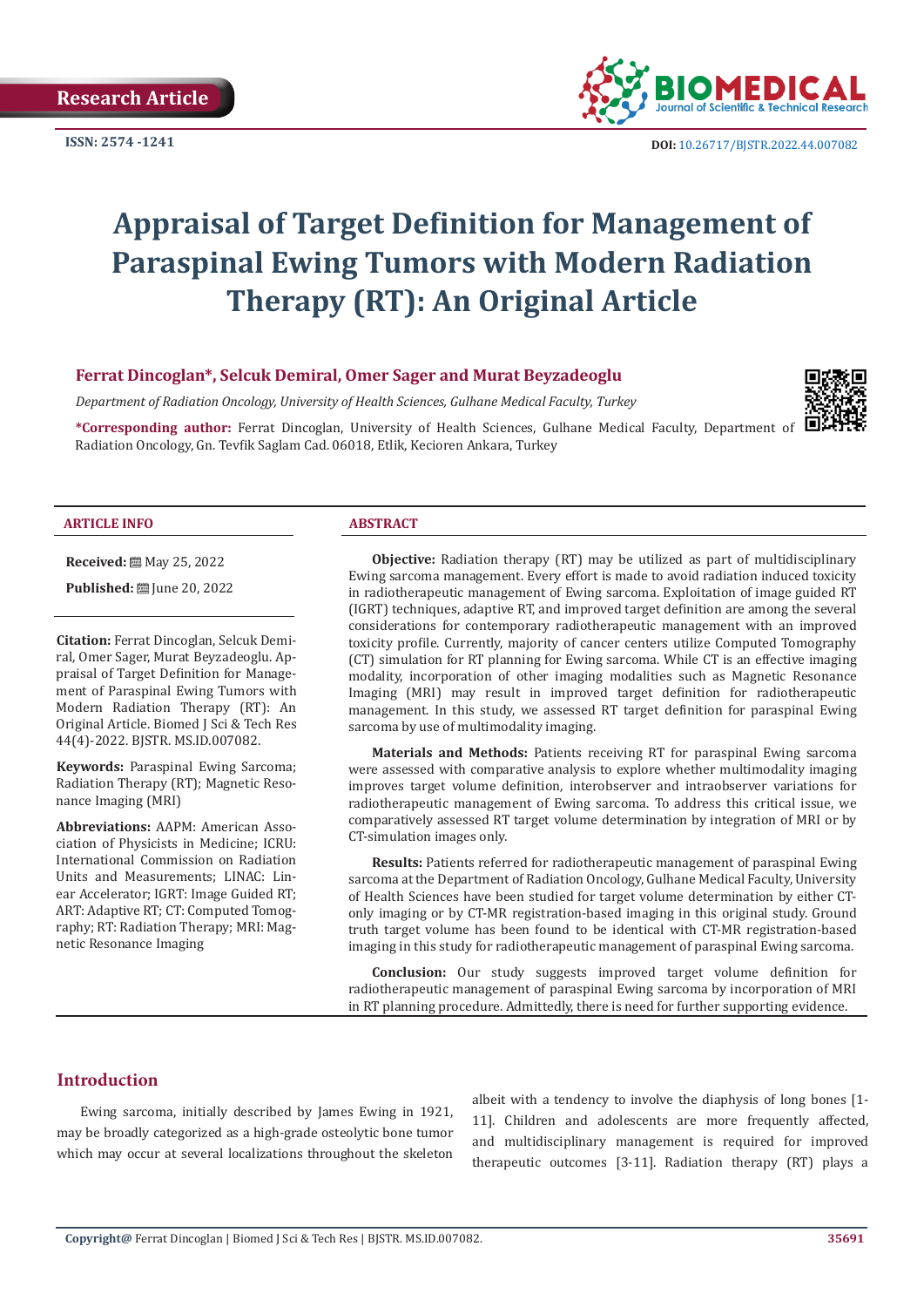major role in treatment of Ewing sarcoma, and there have been improvements in radiotherapeutic management recently [3-11]. Since younger patients are more commonly diagnosed with Ewing sarcoma, adverse effects of irradiation should be thoroughly considered before radiotherapeutic management. While RT is a viable therapeutic option for a variety of cancers, pediatric patients should be more vigilantly considered for irradiation in view of the toxicity and consequences regarding quality of life. Younger patients still in the process of growing may be negatively affected by adverse irradiation effects. Nevertheless, RT may be utilized as part of multidisciplinary Ewing sarcoma management. Every effort is made to avoid radiation induced toxicity in radiotherapeutic management of Ewing sarcoma. Exploitation of image guided RT (IGRT) techniques, adaptive RT (ART), and improved target definition are among the several considerations for contemporary radiotherapeutic management with an improved toxicity profile. Currently, majority of cancer centers utilize Computed Tomography (CT) simulation for RT planning for Ewing sarcoma. While CT is an effective imaging modality, incorporation of other imaging modalities such as Magnetic Resonance Imaging (MRI) may result in improved target definition for radiotherapeutic management. In this study, we assessed RT target definition for Ewing sarcoma by use of multimodality imaging.

## **Materials and Methods**

Patients receiving RT for Ewing sarcoma were assessed with comparative analysis to explore whether multimodality imaging improves target volume definition, interobserver and intraobserver variations for radiotherapeutic management of Ewing sarcoma. To address this critical issue, we comparatively assessed RT target volume determination by integration of MRI or by CT-simulation images only. Ground truth target volume has been determined for every patient on a collaborative basis by board certified radiation oncologists after detailed assessment, colleague peer review, and consensus for actual treatment and comparison purposes. Included patients had paraspinal Ewing sarcoma, and management with RT was decided after close collaboration and detailed multidisciplinary evaluation on an individual basis. We considered optimal therapeutic approaches and protocols by meticulous evaluation of patient, tumor, and treatment characteristics. Decision making procedure included thorough consideration of lesion sizes, localization and association with critical structures, contemplated outcomes of treatment, patient symptomatology and preferences along with logistical issues. RT delivery has been accomplished by use of Synergy (Elekta, UK) linear accelerator (LINAC) available at our tertiary referral institution. CT-simulation has been individually performed for each patient at the CT-simulator (GE Lightspeed RT, GE Healthcare, Chalfont St. Giles, UK) to acquire high quality RT

planning images. Following the CT-simulation procedure, acquired RT planning images were sent to the delineation workstation (SimMD, GE, UK) by use of the network. Structure sets including treatment volumes and critical structures have been meticulously determined. Target volume definition was performed by either the CT-simulation images only or by registered CT and MR images. We conducted a comparative analysis for assessment of target definition by CT only and with incorporation of CT-MR registrationbased imaging to investigate the impact of multimodality imaging.

#### **Results**

Patients referred for radiotherapeutic management of paraspinal Ewing sarcoma at the Department of Radiation Oncology, Gulhane Medical Faculty, University of Health Sciences have been studied for target volume determination by either CT-only imaging or by CT-MR registration-based imaging in this original study. Evaluated tumor related parameters included lesion size, localization and association with the spinal cord, extent of bony invasion, and other characteristics. Additionally, patient age, symptomatology, performance status, lesion location and association with other critical structures have also been assessed. We considered the reports by American Association of Physicists in Medicine (AAPM) and International Commission on Radiation Units and Measurements (ICRU) in precise RT planning. In view of contemporary guidelines and clinical experience, radiation physicists have generated plans by taking into account relevant critical organ dose constraints. Tissue heterogeneity, electron density, CT number and HU values in CT images have been considered by the radiation physicist in RT planning. A critical objective of RT planning included achieving optimal target volume coverage without violation of critical organ dose constraints. The definition of ground truth target volume has beeen accomplished by board certified radiation oncologists after thorough evaluation, colleague peer review, and consensus. Ground truth target volume has been used for actual treatment and for comparison purposes. Treatment delivery with Synergy (Elekta, UK) LINAC has been performed by incorporation of IGRT techniques including the kilovoltage cone beam CT and electronic digital portal imaging. Ground truth target volume has been found to be identical with CT-MR registration-based imaging in this study for radiotherapeutic management of paraspinal Ewing sarcoma.

# **Discussion**

Ewing sarcoma has been initially described by James Ewing in 1921 and may be defined as a high-grade osteolytic bone tumor which may occur at several localizations throughout the skeleton albeit with a tendency to involve the diaphysis of long bones [1-11]. Ewing sarcoma more frequently affects children and adolescents,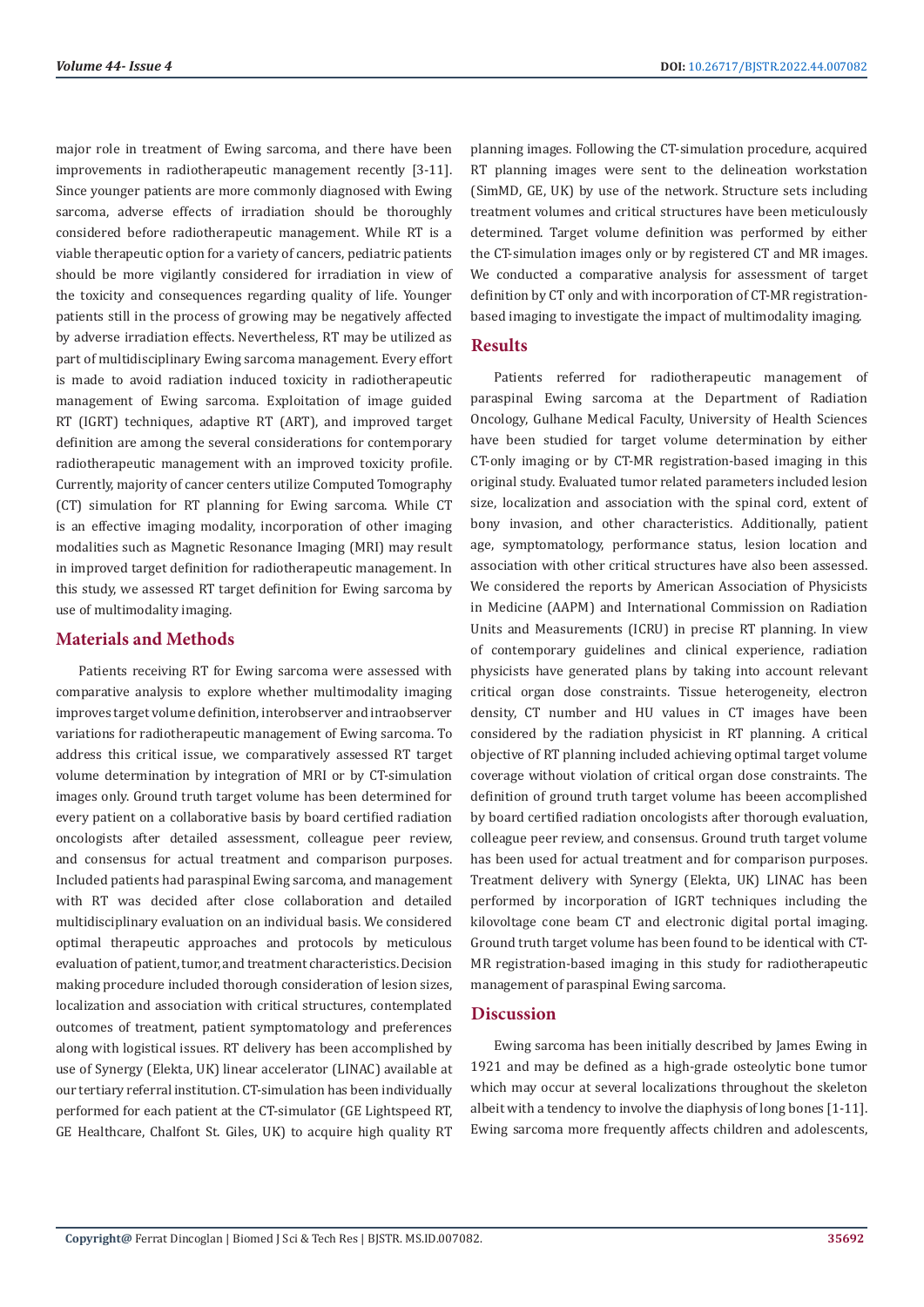and improved therapeutic outcomes may be achieved through collaborative multidisciplinary management [3-11]. RT composes a critical weapon in the therapeutic armamentarium for treatment of Ewing sarcoma, and there have been several improvements in radiotherapeutic management lately [3-11]. Given that younger patients are more frequently diagnosed with Ewing sarcoma, thorough consideration of adverse effects is mandatory. RT offers a viable therapeutic option for a variety of cancers, however, pediatric patients should be more vigilantly considered for irradiation in given the risk of toxicity and consequences affecting quality of life. Younger patients still in the process of growing may be more prone to be negatively affected by adverse irradiation effects. Even so, RT may be utilized as part of multidisciplinary Ewing sarcoma management. Every effort should be made to avoid radiation induced toxicity in radiotherapeutic management of Ewing sarcoma. Exploitation of IGRT techniques, ART, and improved target definition are among the several considerations for contemporary radiotherapeutic management with an improved toxicity profile. Multimodality imaging techniques and image fusion methods have clearly contributed to improving target definition for several cancers, and there is now growing body of evidence suggesting the use of multimodality imaging for target definition of several tumors throughout the human body [12-45].

In the meantime, majority of cancer centers utilize CT simulation for RT planning for Ewing sarcoma. CT has been an effective imaging modality, however, incorporation of other imaging modalities such as MRI may result in improved target definition for radiotherapeutic management. In this study, we assessed RT target definition for Ewing sarcoma by use of multimodality imaging and found that target definition is improved by multimodality imaging. Within this context, this study may add to accumulating body of data suggesting improved target volume definition by use of multimodality imaging. Clearly, recent years have witnessed several advances in the spectrum of radiation oncology through the introduction of molecular imaging methods, automatic segmentation techniques, stereotactic RT, intensity modulated RT (IMRT), IGRT, and ART [46-84]. In line with these innovatory advances, accuracy and precision in target volume definition has been a more critical aspect of contemporary radiotherapeutic approaches. From this perspective, we consider that our study may have relevant clinical implications for routinization of multimodality imaging for target volume definition in radiotherapeutic management of paraspinal Ewing sarcoma. In conclusion, this study suggests improved target volume definition for radiotherapeutic management of paraspinal Ewing sarcoma by incorporation of MRI in RT planning procedure. Admittedly, there is need for further supporting evidence.

# **Conflicts of Interest**

There are no conflicts of interest and no acknowledgements.

#### **References**

- 1. [Khan S, Abid Z, Haider G, Bukhari N, Zehra D, et al. \(2021\) Incidence](https://pubmed.ncbi.nlm.nih.gov/33884237/) [of Ewing's Sarcoma in Different Age Groups, Their Associated Features,](https://pubmed.ncbi.nlm.nih.gov/33884237/) [and Its Correlation With Primary Care Interval. Cureus 13\(3\): e13986.](https://pubmed.ncbi.nlm.nih.gov/33884237/)
- 2. [Esiashvili N, Goodman M, Marcus RB Jr \(2008\) Changes in incidence and](https://pubmed.ncbi.nlm.nih.gov/18525458/) [survival of Ewing sarcoma patients over the past 3 decades: Surveillance](https://pubmed.ncbi.nlm.nih.gov/18525458/) [Epidemiology and End Results data. J Pediatr Hematol Oncol 30\(6\): 425-](https://pubmed.ncbi.nlm.nih.gov/18525458/) [430.](https://pubmed.ncbi.nlm.nih.gov/18525458/)
- 3. [Bellan DG, Filho RJ, Garcia JG, de Toledo Petrilli M, Maia Viola DC, et](https://pubmed.ncbi.nlm.nih.gov/27047848/) [al. \(2015\) EWING'S SARCOMA: EPIDEMIOLOGY AND PROGNOSIS FOR](https://pubmed.ncbi.nlm.nih.gov/27047848/) [PATIENTS TREATED AT THE PEDIATRIC ONCOLOGY INSTITUTE, IOP-](https://pubmed.ncbi.nlm.nih.gov/27047848/)[GRAACC-UNIFESP. Rev Bras Ortop 2015 47\(4\): 446-450.](https://pubmed.ncbi.nlm.nih.gov/27047848/)
- 4. [Eaton BR, Claude L, Indelicato DJ, Vatner R, Yeh B, et al. \(2021\) Ewing](https://pubmed.ncbi.nlm.nih.gov/33818887/) [sarcoma. Pediatr Blood Cancer 68\(Suppl 2\): e28355](https://pubmed.ncbi.nlm.nih.gov/33818887/).
- 5. [Gaspar N, Hawkins DS, Dirksen U, Lewis IJ, Ferrari S, et al. \(2015\)](https://pubmed.ncbi.nlm.nih.gov/26304893/) [Ewing Sarcoma: Current Management and Future Approaches Through](https://pubmed.ncbi.nlm.nih.gov/26304893/) [Collaboration. J Clin Oncol 33\(27\): 3036-3046.](https://pubmed.ncbi.nlm.nih.gov/26304893/)
- 6. [Kridis WB, Toumi N, Chaari H, Khanfir A, Ayadi K, et al. \(2017\) A Review](https://pubmed.ncbi.nlm.nih.gov/28117008/) [of Ewing Sarcoma Treatment: Is it Still a Subject of Debate. Rev Recent](https://pubmed.ncbi.nlm.nih.gov/28117008/) [Clin Trials 12\(1\): 19-23.](https://pubmed.ncbi.nlm.nih.gov/28117008/)
- 7. [Donaldson SS \(2004\) Ewing sarcoma: radiation dose and target volume.](https://pubmed.ncbi.nlm.nih.gov/15049023/) [Pediatr Blood Cancer 42\(5\): 471-476.](https://pubmed.ncbi.nlm.nih.gov/15049023/)
- 8. Uezono H, Indelicato DJ, Rotondo RL, Mailhot Vega RB, Bradfield SM, et al. (2020) Treatment Outcomes After Proton Therapy for Ewing Sarcoma of the Pelvis. Int J Radiat Oncol Biol Phys 107(5): 974-981.
- 9. Kharod SM, Indelicato DJ, Rotondo RL, Mailhot Vega RB, Uezono H, et al. (2020) Outcomes following proton therapy for Ewing sarcoma of the cranium and skull base. Pediatr Blood Cancer 67(2): e28080.
- 10. [Indelicato DJ, Vega RBM, Viviers E, Morris CG, Bradfield SM, et al. \(2022\)](https://pubmed.ncbi.nlm.nih.gov/35176415/) [Modern Therapy for Chest Wall Ewing Sarcoma: An Update of the](https://pubmed.ncbi.nlm.nih.gov/35176415/) [University of Florida Experience. Int J Radiat Oncol Biol Phys 113\(2\):](https://pubmed.ncbi.nlm.nih.gov/35176415/) [345-354.](https://pubmed.ncbi.nlm.nih.gov/35176415/)
- 11. [Indelicato DJ, Vega RBM, Viviers E, Morris CG, Bradfield SM, et al. \(2022\)](https://pubmed.ncbi.nlm.nih.gov/35033584/) [Modern Therapy for Spinal and Paraspinal Ewing Sarcoma: An Update of](https://pubmed.ncbi.nlm.nih.gov/35033584/) [the University of Florida Experience. Int J Radiat Oncol Biol Phys 113\(1\):](https://pubmed.ncbi.nlm.nih.gov/35033584/) [161-165.](https://pubmed.ncbi.nlm.nih.gov/35033584/)
- 12. [Demiral S, Sager O, Dincoglan F, Beyzadeoglu M \(2022\) Improved Target](https://juniperpublishers.com/ctoij/pdf/CTOIJ.MS.ID.556062.pdf) [Volume Definition for Radiotherapeutic Management of Parotid Gland](https://juniperpublishers.com/ctoij/pdf/CTOIJ.MS.ID.556062.pdf) [Cancers by use of Multimodality Imaging: An Original Article. Canc](https://juniperpublishers.com/ctoij/pdf/CTOIJ.MS.ID.556062.pdf) [Therapy & Oncol Int J 21\(3\): 556062](https://juniperpublishers.com/ctoij/pdf/CTOIJ.MS.ID.556062.pdf).
- 13. [Beyzadeoglu M, Sager O, Demiral S, Dincoglan F \(2022\) Reappraisal](https://www.peertechzpublications.com/articles/JSSR-8-246.php) [of multimodality imaging for improved Radiation Therapy \(RT\) target](https://www.peertechzpublications.com/articles/JSSR-8-246.php) [volume determination of recurrent Oral Squamous Cell Carcinoma](https://www.peertechzpublications.com/articles/JSSR-8-246.php) [\(OSCC\): An original article. J Surg Surgical Res 8\(1\): 004-008.](https://www.peertechzpublications.com/articles/JSSR-8-246.php)
- 14. [Sager O, Dincoglan F, Demiral S, Beyzadeoglu M \(2021\) Radiation](https://www.peertechzpublications.com/articles/JSSR-7-234.php) [Therapy \(RT\) target determination for irradiation of bone metastases](https://www.peertechzpublications.com/articles/JSSR-7-234.php) [with soft tissue component: Impact of multimodality imaging. J Surg](https://www.peertechzpublications.com/articles/JSSR-7-234.php) [Surgical Res 7\(1\): 042-046.](https://www.peertechzpublications.com/articles/JSSR-7-234.php)
- 15. [Sager O, Dincoglan F, Demiral S, Beyzadeoglu M \(2021\) Evaluation of](https://www.peertechzpublications.com/articles/GJCT-7-139.php) [Changes in Tumor Volume Following Upfront Chemotherapy for Locally](https://www.peertechzpublications.com/articles/GJCT-7-139.php) [Advanced Non Small Cell Lung Cancer \(NSCLC\). Glob J Cancer Ther 7\(1\):](https://www.peertechzpublications.com/articles/GJCT-7-139.php) [031-034.](https://www.peertechzpublications.com/articles/GJCT-7-139.php)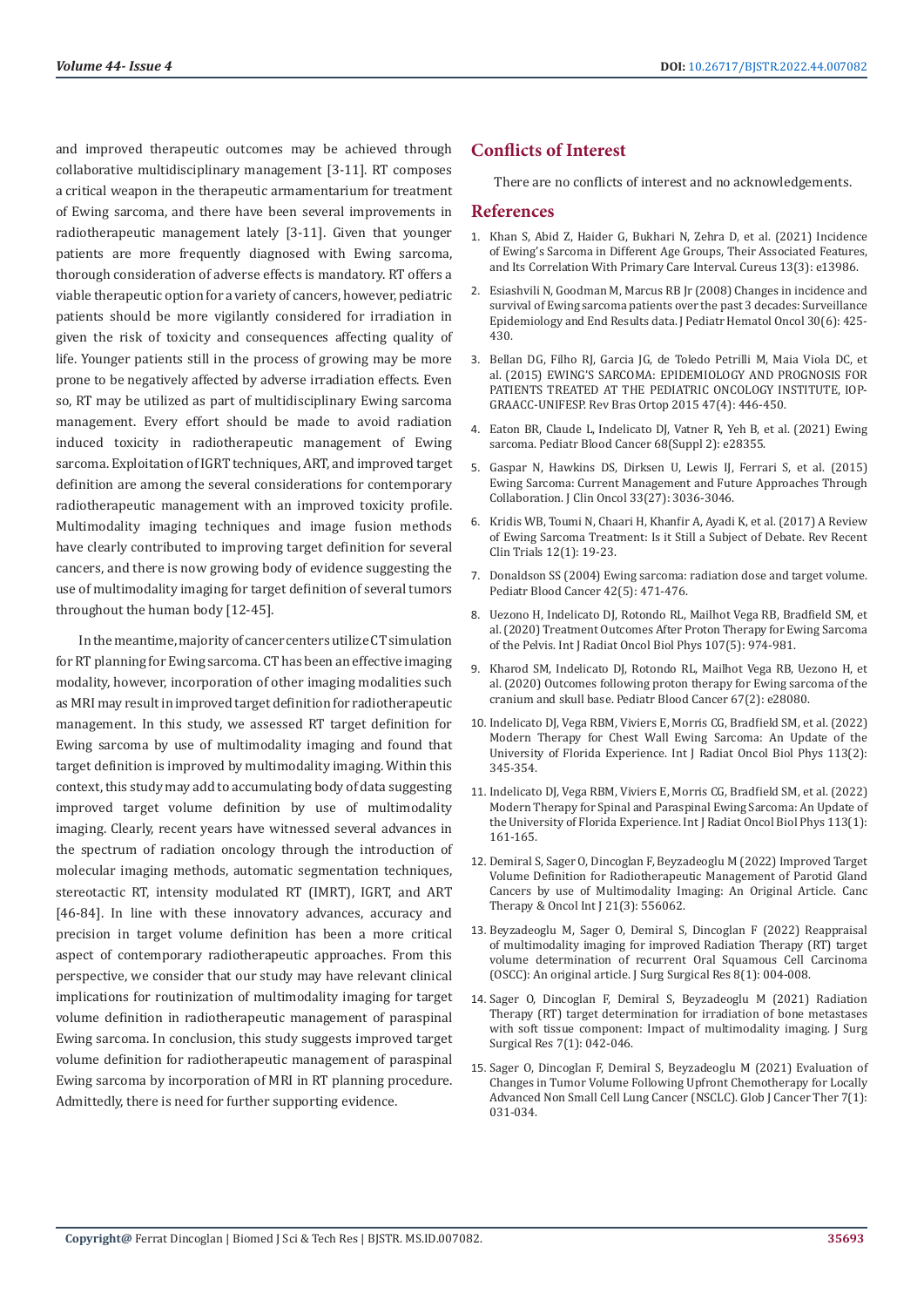- 16. [Sager O, Demiral S, Dincoglan F, Beyzadeoglu M \(2021\) Multimodality](https://www.itmedicalteam.pl/articles/multimodality-imaging-based-treatment-volume-definition-for-reirradiation-of-recurrent-small-cell-lung-cancer-sclc.pdf)  [Imaging Based Treatment Volume Definition for Reirradiation of](https://www.itmedicalteam.pl/articles/multimodality-imaging-based-treatment-volume-definition-for-reirradiation-of-recurrent-small-cell-lung-cancer-sclc.pdf)  [Recurrent Small Cell Lung Cancer \(SCLC\). Arch Can Res 9: 1-5.](https://www.itmedicalteam.pl/articles/multimodality-imaging-based-treatment-volume-definition-for-reirradiation-of-recurrent-small-cell-lung-cancer-sclc.pdf)
- 17. [Dincoglan F, Demiral S, Sager O, Beyzadeoglu M \(2021\) Evaluation of](https://biomedres.us/pdfs/BJSTR.MS.ID.005458.pdf)  [Target Definition for Management of Myxoid Liposarcoma \(MLS\) with](https://biomedres.us/pdfs/BJSTR.MS.ID.005458.pdf)  [Neoadjuvant Radiation Therapy \(RT\). Biomed J Sci Tech Res 33\(5\):](https://biomedres.us/pdfs/BJSTR.MS.ID.005458.pdf)  [26171-26174.](https://biomedres.us/pdfs/BJSTR.MS.ID.005458.pdf)
- 18. [Dincoglan F, Sager O, Demiral S, Beyzadeoglu M \(2021\) Assessment of](https://www.peertechzpublications.com/articles/GJCT-7-141.php)  [the role of multimodality imaging for treatment volume definition of](https://www.peertechzpublications.com/articles/GJCT-7-141.php)  [intracranial ependymal tumors: An original article. Glob J Cancer Ther](https://www.peertechzpublications.com/articles/GJCT-7-141.php)  [7\(1\): 043-045](https://www.peertechzpublications.com/articles/GJCT-7-141.php).
- 19. Demiral S, Dincoglan F, Sager O, Beyzadeoglu M (2021) Assessment of Multimodality Imaging for Target Definition of Intracranial Chondrosarcomas. Canc Therapy Oncol Int J 18: 001-005.
- 20. [Dincoglan F, Sager O, Demiral S, Beyzadeoglu M \(2021\) Impact of](https://biomedres.us/pdfs/BJSTR.MS.ID.005549.pdf)  [Multimodality Imaging to Improve Radiation Therapy \(RT\) Target](https://biomedres.us/pdfs/BJSTR.MS.ID.005549.pdf)  [Volume Definition for Malignant Peripheral Nerve Sheath Tumor](https://biomedres.us/pdfs/BJSTR.MS.ID.005549.pdf)  [\(MPNST\). Biomed J Sci Tech Res 34\(3\): 26734-26738.](https://biomedres.us/pdfs/BJSTR.MS.ID.005549.pdf)
- 21. [Demiral S, Sager O, Dincoglan F, Beyzadeoglu M \(2021\) Radiation](https://biomedres.us/pdfs/BJSTR.MS.ID.005586.pdf)  [Therapy \(RT\) Target Volume Definition for Peripheral Primitive](https://biomedres.us/pdfs/BJSTR.MS.ID.005586.pdf)  [Neuroectodermal Tumor \(PPNET\) by Use of Multimodality Imaging: An](https://biomedres.us/pdfs/BJSTR.MS.ID.005586.pdf)  [Original Article. Biomed J Sci & Tech Res 34\(4\): 26970-26974.](https://biomedres.us/pdfs/BJSTR.MS.ID.005586.pdf)
- 22. [Sager O, Demiral S, Dincoglan F, Beyzadeoglu M \(2021\) Assessment of](https://www.peertechzpublications.com/articles/JSSR-7-233.php)  [posterior fossa target definition by multimodality imaging for patients](https://www.peertechzpublications.com/articles/JSSR-7-233.php)  [with medulloblastoma. J Surg Surgical Res 7\(1\): 037-041.](https://www.peertechzpublications.com/articles/JSSR-7-233.php)
- 23. [Dincoglan F, Beyzadeoglu M, Demiral S, Sager O \(2020\) Assessment of](https://www.arcjournals.org/pdfs/ajcs/v6-i1/1.pdf)  [Treatment Volume Definition for Irradiation of Spinal Ependymomas: an](https://www.arcjournals.org/pdfs/ajcs/v6-i1/1.pdf)  [Original Article. ARC Journal of Cancer Science 6: 1-6.](https://www.arcjournals.org/pdfs/ajcs/v6-i1/1.pdf)
- 24. [Demiral S, Dincoglan F, Sager O, Beyzadeoglu M \(2020\) Multimodality](https://www.arcjournals.org/pdfs/ajcs/v6-i2/2.pdf)  [Imaging Based Target Definition of Cervical Lymph Nodes in Precise](https://www.arcjournals.org/pdfs/ajcs/v6-i2/2.pdf)  [Limited Field Radiation Therapy \(Lfrt\) for Nodular Lymphocyte](https://www.arcjournals.org/pdfs/ajcs/v6-i2/2.pdf)  [Predominant Hodgkin Lymphoma \(Nlphl\). ARC Journal of Cancer](https://www.arcjournals.org/pdfs/ajcs/v6-i2/2.pdf)  [Science 6\(2\): 06-11.](https://www.arcjournals.org/pdfs/ajcs/v6-i2/2.pdf)
- 25. [Sager O, Dincoglan F, Demiral S, Beyzadeoglu M \(2020\) Assessment of](https://juniperpublishers.com/ctoij/pdf/CTOIJ.MS.ID.555959.pdf)  [Target Volume Definition for Irradiation of Hemangiopericytomas: An](https://juniperpublishers.com/ctoij/pdf/CTOIJ.MS.ID.555959.pdf)  [Original Article. Canc Therapy & Oncol Int J 17\(2\): 555959.](https://juniperpublishers.com/ctoij/pdf/CTOIJ.MS.ID.555959.pdf)
- 26. [Sager O, Dincoglan F, Demiral S, Beyzadeoglu M \(2020\) Evaluation](http://www.ijrsmhs.com/pdf/v5-i10/2.pdf)  [of Treatment Volume Determination for Irradiation of chordoma: an](http://www.ijrsmhs.com/pdf/v5-i10/2.pdf)  [Original Article. International Journal of Research Studies in Medical](http://www.ijrsmhs.com/pdf/v5-i10/2.pdf)  [and Health Sciences 5\(10\): 3-8.](http://www.ijrsmhs.com/pdf/v5-i10/2.pdf)
- 27. [Dincoglan F, Sager O, Demiral S, Beyzadeoglu M \(2020\) Target Definition](https://www.arcjournals.org/pdfs/ajcs/v6-i2/3.pdf)  [of orbital Embryonal Rhabdomyosarcoma \(Rms\) by Multimodality](https://www.arcjournals.org/pdfs/ajcs/v6-i2/3.pdf)  [Imaging: An Original Article. ARC Journal of Cancer Science 6\(2\): 12-17.](https://www.arcjournals.org/pdfs/ajcs/v6-i2/3.pdf)
- 28. [Dincoglan F, Demiral S, Sager O, Beyzadeoglu M \(2020\) Utility of](https://biomedres.us/pdfs/BJSTR.MS.ID.004311.pdf)  [Multimodality Imaging Based Target Volume Definition for Radiosurgery](https://biomedres.us/pdfs/BJSTR.MS.ID.004311.pdf)  [of Trigeminal Neuralgia: An Original Article. Biomed J Sci & Tech Res](https://biomedres.us/pdfs/BJSTR.MS.ID.004311.pdf)  [26\(2\): 19728-19732.](https://biomedres.us/pdfs/BJSTR.MS.ID.004311.pdf)
- 29. [Demiral S, Beyzadeoglu M, Dincoglan F, Sager O \(2020\) Assessment of](https://openaccesspub.org/jhor/article/1323)  [Target Volume Definition for Radiosurgery of Atypical Meningiomas](https://openaccesspub.org/jhor/article/1323)  [with Multimodality Imaging. Journal of Hematology and Oncology](https://openaccesspub.org/jhor/article/1323)  [Research 3\(4\): 14-21.](https://openaccesspub.org/jhor/article/1323)
- 30. [Beyzadeoglu M, Dincoglan F, Sager O, Demiral S \(2020\) Determination](https://www.ajouronline.com/index.php/AJPNMS/article/view/6120)  [of Radiosurgery Treatment Volume for Intracranial Germ Cell Tumors](https://www.ajouronline.com/index.php/AJPNMS/article/view/6120)  [\(GCTS\). Asian Journal of Pharmacy, Nursing and Medical Sciences 8\(3\):](https://www.ajouronline.com/index.php/AJPNMS/article/view/6120)  [18-23.](https://www.ajouronline.com/index.php/AJPNMS/article/view/6120)
- 31. [Sager O, Demiral S, Dincoglan F, Beyzadeoglu M \(2020\) Target Volume](https://juniperpublishers.com/ctoij/CTOIJ.MS.ID.555917.php)  [Definition for Stereotactic Radiosurgery \(SRS\) Of Cerebral Cavernous](https://juniperpublishers.com/ctoij/CTOIJ.MS.ID.555917.php)  [Malformations \(CCMs\). Canc Therapy & Oncol Int J 15: 555917.](https://juniperpublishers.com/ctoij/CTOIJ.MS.ID.555917.php)
- 32. [Sager O, Dincoglan F, Demiral S, Beyzadeoglu M \(2020\) Treatment](https://www.arcjournals.org/pdfs/ajcs/v6-i2/4.pdf) [Volume Determination for Irradiation of Recurrent Nasopharyngeal](https://www.arcjournals.org/pdfs/ajcs/v6-i2/4.pdf) [Carcinoma with Multimodality Imaging: An Original Article. ARC Journal](https://www.arcjournals.org/pdfs/ajcs/v6-i2/4.pdf) [of Cancer Science 6\(2\): 18-23.](https://www.arcjournals.org/pdfs/ajcs/v6-i2/4.pdf)
- 33. [Demiral S, Beyzadeoglu M, Dincoglan F, Sager O \(2020\) Evaluation](https://biomedres.us/fulltexts/BJSTR.MS.ID.004461.php) [of Radiosurgery Target Volume Definition for Tectal Gliomas with](https://biomedres.us/fulltexts/BJSTR.MS.ID.004461.php) [Incorporation of Magnetic Resonance Imaging \(MRI\): An Original](https://biomedres.us/fulltexts/BJSTR.MS.ID.004461.php) [Article. Biomedical Journal of Scientific & Technical Research \(BJSTR\)](https://biomedres.us/fulltexts/BJSTR.MS.ID.004461.php) [27: 20543-20547.](https://biomedres.us/fulltexts/BJSTR.MS.ID.004461.php)
- 34. [Beyzadeoglu M, Dincoglan F, Demiral S, Sager O \(2020\) Target](https://www.ijrsmhs.com/pdf/v5-i3/5.pdf) [Volume Determination for Precise Radiation Therapy \(RT\) of Central](https://www.ijrsmhs.com/pdf/v5-i3/5.pdf) [Neurocytoma: An Original Article. International Journal of Research](https://www.ijrsmhs.com/pdf/v5-i3/5.pdf) [Studies in Medical and Health Sciences 5\(3\): 29-34.](https://www.ijrsmhs.com/pdf/v5-i3/5.pdf)
- 35. [Sager O, Dincoglan F, Demiral S, Beyzadeoglu M \(2020\) Evaluation of](https://www.arcjournals.org/pdfs/ajcs/v6-i1/3.pdf) [Target Volume Determination for Irradiatıon of Pilocytic Astrocytomas:](https://www.arcjournals.org/pdfs/ajcs/v6-i1/3.pdf) [An Original Article. ARC Journal of Cancer Science 6\(1\): 1-5.](https://www.arcjournals.org/pdfs/ajcs/v6-i1/3.pdf)
- 36. [Sager O, Dincoglan F, Demiral S, Beyzadeoglu M \(2020\) Radiosurgery](https://jmpas.com/admin/assets/article_issue/1588008403JMPAS_MARCH_-APRIL_2020.pdf) [Treatment Volume Determination for Brain Lymphomas with and](https://jmpas.com/admin/assets/article_issue/1588008403JMPAS_MARCH_-APRIL_2020.pdf) [without Incorporation of Multimodality Imaging. Journal of Medical](https://jmpas.com/admin/assets/article_issue/1588008403JMPAS_MARCH_-APRIL_2020.pdf) [Pharmaceutical and Allied Sciences 9: 2398-2404.](https://jmpas.com/admin/assets/article_issue/1588008403JMPAS_MARCH_-APRIL_2020.pdf)
- 37. [Beyzadeoglu M, Sager O, Dincoglan F, Demiral S \(2019\) Evaluation](https://www.itmedicalteam.pl/articles/evaluation-of-target-definition-for-stereotactic-reirradiation-of-recurrent-glioblastoma.pdf) [of Target Definition for Stereotactic Reirradiation of Recurrent](https://www.itmedicalteam.pl/articles/evaluation-of-target-definition-for-stereotactic-reirradiation-of-recurrent-glioblastoma.pdf) [Glioblastoma. Arch Can Res 7\(1\): 3.](https://www.itmedicalteam.pl/articles/evaluation-of-target-definition-for-stereotactic-reirradiation-of-recurrent-glioblastoma.pdf)
- 38. [Dincoglan F, Sager O, Demiral S, Beyzadeoglu M \(2019\) Incorporation](http://article.scholarena.com/Incorporation-of-Multimodality-Imaging-in-Radiosurgery-Planning-for-Craniopharyngiomas-An-Original-Article.pdf)<br>of Multimodality Imaging in Radiosurgery Planning for Multimodality Imaging in Radiosurgery Planning [Craniopharyngiomas: An Original Article. SAJ Cancer Sci 6\(1\): 103.](http://article.scholarena.com/Incorporation-of-Multimodality-Imaging-in-Radiosurgery-Planning-for-Craniopharyngiomas-An-Original-Article.pdf)
- 39. [Sager O, Dincoglan F, Demiral S, Gamsiz H, Uysal B, et al. \(2019\)](https://www.hindawi.com/journals/cmra/2019/4282754/) [Evaluation of the Impact of Magnetic Resonance Imaging \(MRI\) on Gross](https://www.hindawi.com/journals/cmra/2019/4282754/) [Tumor Volume \(GTV\) Definition for Radiation Treatment Planning](https://www.hindawi.com/journals/cmra/2019/4282754/) [\(RTP\) of Inoperable High Grade Gliomas \(HGGs\). Concepts in Magnetic](https://www.hindawi.com/journals/cmra/2019/4282754/) [Resonance.](https://www.hindawi.com/journals/cmra/2019/4282754/)
- 40. [Demiral S, Sager O, Dincoglan F, Beyzadeoglu M \(2019\) Assessment](https://juniperpublishers.com/ctoij/CTOIJ.MS.ID.555909.php) [of target definition based on Multimodality imaging for radiosurgical](https://juniperpublishers.com/ctoij/CTOIJ.MS.ID.555909.php) [Management of glomus jugulare tumors \(GJTs\). Canc Therapy & Oncol](https://juniperpublishers.com/ctoij/CTOIJ.MS.ID.555909.php) [Int J 15: 555909.](https://juniperpublishers.com/ctoij/CTOIJ.MS.ID.555909.php)
- 41. [Dincoglan F, Sager O, Demiral S, Beyzadeoglu M \(2019\) Multimodality](https://www.ajouronline.com/index.php/AJPNMS/article/view/5661) [Imaging for Radiosurgical Management of Arteriovenous Malformations.](https://www.ajouronline.com/index.php/AJPNMS/article/view/5661) [Asian Journal of Pharmacy, Nursing and Medical Sciences 7\(1\): 7-12.](https://www.ajouronline.com/index.php/AJPNMS/article/view/5661)
- 42. [Sager O, Dincoglan F, Demiral S, Beyzadeoglu M \(2019\) Evaluation of](https://symbiosisonlinepublishing.com/cancerscience-research/cancerscience-research47.php) [Radiosurgery Target Volume Determination for Meningiomas Based on](https://symbiosisonlinepublishing.com/cancerscience-research/cancerscience-research47.php) [Computed Tomography \(CT\) And Magnetic Resonance Imaging \(MRI\).](https://symbiosisonlinepublishing.com/cancerscience-research/cancerscience-research47.php) [Cancer Sci Res Open Access 5\(2\): 1-4.](https://symbiosisonlinepublishing.com/cancerscience-research/cancerscience-research47.php)
- 43. [Sager O, Dincoglan F, Demiral S, Gamsiz H, Uysal B, et al. \(2019\) Utility](https://clinmedjournals.org/articles/ijccr/international-journal-of-cancer-and-clinical-research-ijccr-6-119.pdf) [of Magnetic Resonance Imaging \(Imaging\) in Target Volume Definition](https://clinmedjournals.org/articles/ijccr/international-journal-of-cancer-and-clinical-research-ijccr-6-119.pdf) [for Radiosurgery of Acoustic Neuromas. Int J Cancer Clin Res 6\(3\): 119.](https://clinmedjournals.org/articles/ijccr/international-journal-of-cancer-and-clinical-research-ijccr-6-119.pdf)
- 44. [Demiral S, Sager O, Dincoglan F, Beyzadeoglu M \(2019\) Assessment of](https://juniperpublishers.com/ctoij/pdf/CTOIJ.MS.ID.555857.pdf) [Computed Tomography \(CT\) And Magnetic Resonance Imaging \(MRI\)](https://juniperpublishers.com/ctoij/pdf/CTOIJ.MS.ID.555857.pdf) [Based Radiosurgery Treatment Planning for Pituitary Adenomas. Canc](https://juniperpublishers.com/ctoij/pdf/CTOIJ.MS.ID.555857.pdf) [Therapy & Oncol Int J 13\(2\): 555857.](https://juniperpublishers.com/ctoij/pdf/CTOIJ.MS.ID.555857.pdf)
- 45. [Demiral S, Sager O, Dincoglan F, Uysal B, Gamsiz H, et al. \(2018\)](https://ideas.repec.org/a/adp/jctoij/v12y2018i5p13-16.html) [Evaluation of Target Volume Determination for Single Session](https://ideas.repec.org/a/adp/jctoij/v12y2018i5p13-16.html) [Stereotactic Radiosurgery \(SRS\) of Brain Metastases. Canc Therapy &](https://ideas.repec.org/a/adp/jctoij/v12y2018i5p13-16.html) [Oncol Int J 12: 555848.](https://ideas.repec.org/a/adp/jctoij/v12y2018i5p13-16.html)
- 46. [Sager O, Dincoglan F, Demiral S, Uysal B, Gamsiz H, et al. \(2022\) Concise](https://www.wjgnet.com/2220-315x/full/v12/i3/36.htm) [review of radiosurgery for contemporary management of pilocytic](https://www.wjgnet.com/2220-315x/full/v12/i3/36.htm) [astrocytomas in children and adults. World J Exp Med 12\(3\): 36-43.](https://www.wjgnet.com/2220-315x/full/v12/i3/36.htm)
- 47. [Sager O, Dincoglan F, Demiral S, Gamsiz H, Uysal B, et al. \(2022\) Optimal](https://pubmed.ncbi.nlm.nih.gov/35316927/) [timing of thoracic irradiation for limited stage small cell lung cancer:](https://pubmed.ncbi.nlm.nih.gov/35316927/)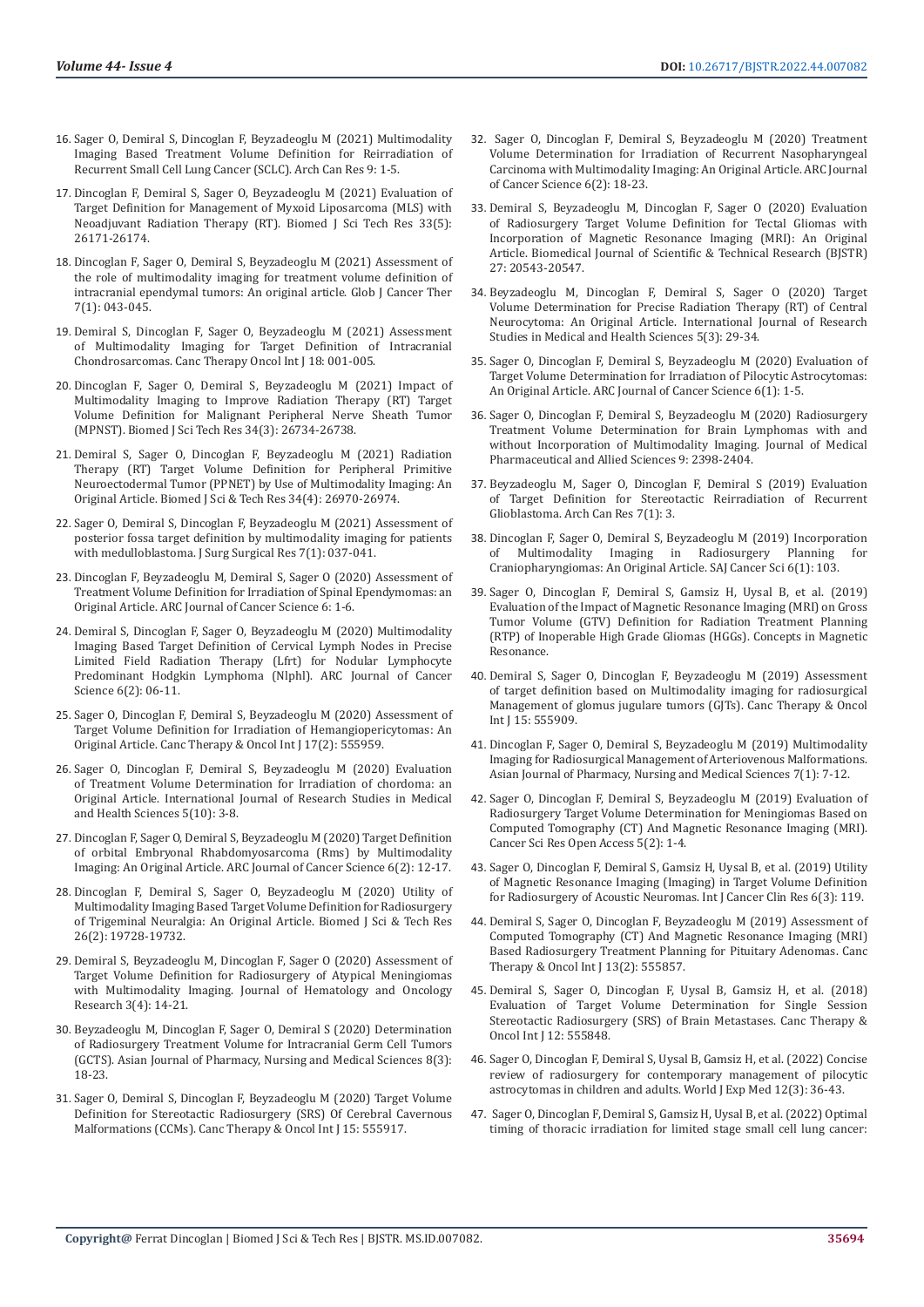[Current evidence and future prospects. World J Clin Oncol 13\(2\): 116-](https://pubmed.ncbi.nlm.nih.gov/35316927/) [124.](https://pubmed.ncbi.nlm.nih.gov/35316927/)

- 48. [Demiral S, Sager O, Dincoglan F, Uysal B, Gamsiz H, et al. \(2021\)](https://pubmed.ncbi.nlm.nih.gov/33402561/)  [Evaluation of breathing-adapted radiation therapy for right-sided early](https://pubmed.ncbi.nlm.nih.gov/33402561/)[stage breast cancer patients. Indian J Cancer 58\(2\): 195-200.](https://pubmed.ncbi.nlm.nih.gov/33402561/)
- 49. [Sager O, Dincoglan F, Demiral S, Uysal B, Gamsiz H, et al. \(2021\) Concise](https://pubmed.ncbi.nlm.nih.gov/34026579/)  [review of stereotactic irradiation for pediatric glial neoplasms: Current](https://pubmed.ncbi.nlm.nih.gov/34026579/)  [concepts and future directions. World J Methodol 11\(3\): 61-74.](https://pubmed.ncbi.nlm.nih.gov/34026579/)
- 50. [Sager O, Dincoglan F, Demiral S, Uysal B, Gamsiz H, et al. \(2021\) Omission](http://www.ijrsmhs.com/pdf/v6-i1/2.pdf)  [of Radiation Therapy \(RT\) for Metaplastic Breast Cancer \(MBC\): A](http://www.ijrsmhs.com/pdf/v6-i1/2.pdf)  [Review Article. International Journal of Research Studies in Medical and](http://www.ijrsmhs.com/pdf/v6-i1/2.pdf)  [Health Sciences 6\(1\): 10-15.](http://www.ijrsmhs.com/pdf/v6-i1/2.pdf)
- 51. [Sager O, Dincoglan F, Demiral S, Uysal B, Gamsiz H, et al. \(2020\)](https://pubmed.ncbi.nlm.nih.gov/32549955/)  [Adaptive radiation therapy of breast cancer by repeated imaging during](https://pubmed.ncbi.nlm.nih.gov/32549955/)  [irradiation. World J Radiol 12\(5\): 68-75.](https://pubmed.ncbi.nlm.nih.gov/32549955/)
- 52. [Sager O, Dincoglan F, Demiral S, Uysal B, Gamsiz H, et al. \(2019\) Breathing](https://pubmed.ncbi.nlm.nih.gov/31815096/)  [adapted radiation therapy for leukemia relapse in the breast: A case](https://pubmed.ncbi.nlm.nih.gov/31815096/)  [report. World J Clin Oncol 10\(11\): 369-374.](https://pubmed.ncbi.nlm.nih.gov/31815096/)
- 53. [Sager O, Dincoglan F, Demiral S, Uysal B, Gamsiz H, et al. \(2019\) Utility](https://pubmed.ncbi.nlm.nih.gov/30465520/)  [of Molecular Imaging with 2-Deoxy-2-\[Fluorine-18\] Fluoro-DGlucose](https://pubmed.ncbi.nlm.nih.gov/30465520/)  [Positron Emission Tomography \(18F-FDG PET\) for Small Cell Lung](https://pubmed.ncbi.nlm.nih.gov/30465520/)  [Cancer \(SCLC\): A Radiation Oncology Perspective. Curr Radiopharm](https://pubmed.ncbi.nlm.nih.gov/30465520/)  [12\(1\): 4-10.](https://pubmed.ncbi.nlm.nih.gov/30465520/)
- 54. [Sager O, Dincoglan F, Uysal B, Demiral S, Gamsiz H, et al. \(2018\)](https://pubmed.ncbi.nlm.nih.gov/29623550/)  [Evaluation of adaptive radiotherapy \(ART\) by use of replanning the](https://pubmed.ncbi.nlm.nih.gov/29623550/)  [tumor bed boost with repeated computed tomography \(CT\) simulation](https://pubmed.ncbi.nlm.nih.gov/29623550/)  [after whole breast irradiation \(WBI\) for breast cancer patients having](https://pubmed.ncbi.nlm.nih.gov/29623550/)  [clinically evident seroma. Jpn J Radiol 36\(6\): 401-406.](https://pubmed.ncbi.nlm.nih.gov/29623550/)
- 55. [Sager O, Dincoglan F, Uysal B, Demiral S, Gamsiz H, et al. \(2017\) Splenic](https://www.semanticscholar.org/paper/Splenic-Irradiation%3A-A-Concise-Review-of-the-Sager/9205a0a7d955356ad466c4d5e485bb0e1c39bd45)  [Irradiation: A Concise Review of the Literature. J App Hem Bl Tran 1:](https://www.semanticscholar.org/paper/Splenic-Irradiation%3A-A-Concise-Review-of-the-Sager/9205a0a7d955356ad466c4d5e485bb0e1c39bd45)  [101.](https://www.semanticscholar.org/paper/Splenic-Irradiation%3A-A-Concise-Review-of-the-Sager/9205a0a7d955356ad466c4d5e485bb0e1c39bd45)
- 56. [Sager O, Beyzadeoglu M, Dincoglan F, Demiral S, Uysal B, et al. \(2015\)](https://pubmed.ncbi.nlm.nih.gov/25702680/)  [Adaptive splenic radiotherapy for symptomatic splenomegaly](https://pubmed.ncbi.nlm.nih.gov/25702680/)  [management in myeloproliferative disorders. Tumori 101\(1\): 84-90.](https://pubmed.ncbi.nlm.nih.gov/25702680/)
- 57. [Ozsavaş EE, Telatar Z, Dirican B, Sager O, Beyzadeoğ](https://pubmed.ncbi.nlm.nih.gov/25587349/)lu M (2014) [Automatic segmentation of anatomical structures from CT scans of](https://pubmed.ncbi.nlm.nih.gov/25587349/)  [thorax for RTP. Comput Math Methods Med.](https://pubmed.ncbi.nlm.nih.gov/25587349/)
- 58. [Dincoglan F, Beyzadeoglu M, Sager O, Oysul K, Kahya YE, et al. \(2013\)](https://pubmed.ncbi.nlm.nih.gov/23549004/)  [Dosimetric evaluation of critical organs at risk in mastectomized left](https://pubmed.ncbi.nlm.nih.gov/23549004/)[sided breast cancer radiotherapy using breath-hold technique. Tumori](https://pubmed.ncbi.nlm.nih.gov/23549004/)  [99\(1\): 76-82.](https://pubmed.ncbi.nlm.nih.gov/23549004/)
- 59. Saǧer Ö, Dinçoǧ[lan F, Gamsiz H, Demiral S, Uysal B, et al. \(2012\)](https://cms.galenos.com.tr/Uploads/Article_33333/GMJ-54-220-En.pdf)  [Evaluation of the impact of integrated \[18f\]-fluoro-2-deoxy-D-glucose](https://cms.galenos.com.tr/Uploads/Article_33333/GMJ-54-220-En.pdf)  [positron emission tomography/computed tomography imaging on](https://cms.galenos.com.tr/Uploads/Article_33333/GMJ-54-220-En.pdf)  [staging and radiotherapy treatment volume definition of nonsmall cell](https://cms.galenos.com.tr/Uploads/Article_33333/GMJ-54-220-En.pdf)  [lung cancer. Gulhane Med J 54: 220-227.](https://cms.galenos.com.tr/Uploads/Article_33333/GMJ-54-220-En.pdf)
- 60. [Sager O, Beyzadeoglu M, Dincoglan F, Oysul K, Kahya YE, et al. \(2012\)](https://www.researchgate.net/publication/271205076_The_Role_of_Active_Breathing_Control-Moderate_Deep_Inspiration_Breath-Hold_ABC-mDIBH_Usage_in_non-Mastectomized_Left-sided_Breast_Cancer_Radiotherapy_A_Dosimetric_Evaluation)  [The Role of Active Breathing Control-Moderate Deep Inspiration Breath-](https://www.researchgate.net/publication/271205076_The_Role_of_Active_Breathing_Control-Moderate_Deep_Inspiration_Breath-Hold_ABC-mDIBH_Usage_in_non-Mastectomized_Left-sided_Breast_Cancer_Radiotherapy_A_Dosimetric_Evaluation)[Hold \(ABC-mDIBH\) Usage in non-Mastectomized Left-sided Breast](https://www.researchgate.net/publication/271205076_The_Role_of_Active_Breathing_Control-Moderate_Deep_Inspiration_Breath-Hold_ABC-mDIBH_Usage_in_non-Mastectomized_Left-sided_Breast_Cancer_Radiotherapy_A_Dosimetric_Evaluation)  [Cancer Radiotherapy: A Dosimetric Evaluation UHOD - Uluslararasi](https://www.researchgate.net/publication/271205076_The_Role_of_Active_Breathing_Control-Moderate_Deep_Inspiration_Breath-Hold_ABC-mDIBH_Usage_in_non-Mastectomized_Left-sided_Breast_Cancer_Radiotherapy_A_Dosimetric_Evaluation)  [Hematoloji-Onkoloji Dergisi 22\(3\): 147-155.](https://www.researchgate.net/publication/271205076_The_Role_of_Active_Breathing_Control-Moderate_Deep_Inspiration_Breath-Hold_ABC-mDIBH_Usage_in_non-Mastectomized_Left-sided_Breast_Cancer_Radiotherapy_A_Dosimetric_Evaluation)
- 61. [Sager O, Beyzadeoglu M, Dincoglan F, Oysul K, Kahya YE, et al. \(2012\)](https://pubmed.ncbi.nlm.nih.gov/22296503/)  [Evaluation of active breathing control-moderate deep inspiration](https://pubmed.ncbi.nlm.nih.gov/22296503/)  [breath-hold in definitive non-small cell lung cancer radiotherapy.](https://pubmed.ncbi.nlm.nih.gov/22296503/)  [Neoplasma 59\(3\): 333-340.](https://pubmed.ncbi.nlm.nih.gov/22296503/)
- 62. [Beyzadeoglu M, Sager O, Dincoglan F, Demiral S, Uysal B, et al. \(2020\)](https://www.researchgate.net/publication/343380136_Single_Fraction_Stereotactic_Radiosurgery_SRS_versus_Fractionated_Stereotactic_Radiotherapy_FSRT_for_Vestibular_Schwannoma_VS)  [Single Fraction Stereotactic Radiosurgery \(SRS\) versus Fractionated](https://www.researchgate.net/publication/343380136_Single_Fraction_Stereotactic_Radiosurgery_SRS_versus_Fractionated_Stereotactic_Radiotherapy_FSRT_for_Vestibular_Schwannoma_VS)  [Stereotactic Radiotherapy \(FSRT\) for Vestibular Schwannoma \(VS\). J](https://www.researchgate.net/publication/343380136_Single_Fraction_Stereotactic_Radiosurgery_SRS_versus_Fractionated_Stereotactic_Radiotherapy_FSRT_for_Vestibular_Schwannoma_VS)  [Surg Surgical Res 6\(1\): 062-066.](https://www.researchgate.net/publication/343380136_Single_Fraction_Stereotactic_Radiosurgery_SRS_versus_Fractionated_Stereotactic_Radiotherapy_FSRT_for_Vestibular_Schwannoma_VS)
- 63. [Dincoglan F, Beyzadeoglu M, Sager O, Demiral S, Uysal B, et al. \(2020\)](https://www.peertechzpublications.com/articles/AOR-6-215.php) [A Concise Review of Irradiation for Temporal Bone Chemodectomas](https://www.peertechzpublications.com/articles/AOR-6-215.php) [\(TBC\). Arch Otolaryngol Rhinol 6\(2\): 016-020.](https://www.peertechzpublications.com/articles/AOR-6-215.php)
- 64. [Sager O, Beyzadeoglu M, Dincoglan F, Demiral S, Gamsiz H, et al. \(2020\)](https://www.peertechzpublications.com/articles/JSSR-6-198.php) [Multimodality management of cavernous sinus meningiomas with less](https://www.peertechzpublications.com/articles/JSSR-6-198.php) [extensive surgery followed by subsequent irradiation: Implications for](https://www.peertechzpublications.com/articles/JSSR-6-198.php) [an improved toxicity profile. J Surg Surgical Res 6\(1\): 056-061.](https://www.peertechzpublications.com/articles/JSSR-6-198.php)
- 65. [Dincoglan F, Sager O, Uysal B, Demiral S, Gamsiz H, et al. \(2019\)](https://pubmed.ncbi.nlm.nih.gov/31389381/) [Evaluation of hypofractionated stereotactic radiotherapy \(HFSRT\) to](https://pubmed.ncbi.nlm.nih.gov/31389381/) [the resection cavity after surgical resection of brain metastases: A single](https://pubmed.ncbi.nlm.nih.gov/31389381/) [center experience. Indian J Cancer 56\(3\): 202-206.](https://pubmed.ncbi.nlm.nih.gov/31389381/)
- 66. Demiral S, Dincoglan F, Sager O, Uysal B, Gamsiz H, et al. (2018) Contemporary Management of Meningiomas with Radiosurgery. Int J Radiol Imaging Technol 80: 187-190.
- 67. [Dincoglan F, Sager O, Demiral S, Uysal B, Gamsiz H, et al. \(2017\)](https://www.oatext.com/pdf/NDT-1-119.pdf) [Radiosurgery for recurrent glioblastoma: A review article. Neurol](https://www.oatext.com/pdf/NDT-1-119.pdf) [Disord Therap 1\(4\): 1-5.](https://www.oatext.com/pdf/NDT-1-119.pdf)
- 68. [Dincoglan F, Sager O, Demiral S, Gamsiz H, Uysal B, et al. \(2019\)](https://pubmed.ncbi.nlm.nih.gov/31062735/) [Fractionated stereotactic radiosurgery for locally recurrent brain](https://pubmed.ncbi.nlm.nih.gov/31062735/) [metastases after failed stereotactic radiosurgery. Indian J Cancer 56\(2\):](https://pubmed.ncbi.nlm.nih.gov/31062735/) [151-156.](https://pubmed.ncbi.nlm.nih.gov/31062735/)
- 69. [Gamsiz H, Beyzadeoglu M, Sager O, Demiral S, Dincoglan F, et al. \(2015\)](https://pubmed.ncbi.nlm.nih.gov/25702673/) [Evaluation of stereotactic body radiation therapy in the management of](https://pubmed.ncbi.nlm.nih.gov/25702673/) [adrenal metastases from non-small cell lung cancer. Tumori 101\(1\): 98-](https://pubmed.ncbi.nlm.nih.gov/25702673/) [103.](https://pubmed.ncbi.nlm.nih.gov/25702673/)
- 70. [Dincoglan F, Beyzadeoglu M, Sager O, Demiral S, Gamsiz H, et al.](https://pubmed.ncbi.nlm.nih.gov/25791534/) [\(2015\) Management of patients with recurrent glioblastoma using](https://pubmed.ncbi.nlm.nih.gov/25791534/) [hypofractionated stereotactic radiotherapy. Tumori 101\(2\): 179-184.](https://pubmed.ncbi.nlm.nih.gov/25791534/)
- 71. [Demiral S, Dincoglan F, Sager O, Gamsiz H, Uysal B, et al. \(2016\)](https://pubmed.ncbi.nlm.nih.gov/27659448/) [Hypofractionated stereotactic radiotherapy \(HFSRT\) for who grade I](https://pubmed.ncbi.nlm.nih.gov/27659448/) [anterior clinoid meningiomas \(ACM\). Jpn J Radiol 34\(11\): 730-737.](https://pubmed.ncbi.nlm.nih.gov/27659448/)
- 72. [Sager O, Dincoglan F, Beyzadeoglu M \(2015\) Stereotactic radiosurgery of](https://pubmed.ncbi.nlm.nih.gov/25768334/) [glomus jugulare tumors: Current concepts, recent advances and future](https://pubmed.ncbi.nlm.nih.gov/25768334/) [perspectives. CNS Oncol 4\(2\): 105-114.](https://pubmed.ncbi.nlm.nih.gov/25768334/)
- 73. [Gamsiz H, Beyzadeoglu M, Sager O, Dincoglan F, Demiral S, et al. \(2014\)](https://journals.sagepub.com/doi/10.1177/030089161410000210) [Management of pulmonary oligometastases by stereotactic body](https://journals.sagepub.com/doi/10.1177/030089161410000210) [radiotherapy. Tumori 100\(2\): 179-183.](https://journals.sagepub.com/doi/10.1177/030089161410000210)
- 74. [Sager O, Beyzadeoglu M, Dincoglan F, Gamsiz H, Demiral S, et al. \(2014\)](https://journals.sagepub.com/doi/abs/10.1177/030089161410000211) [Evaluation of linear accelerator-based stereotactic radiosurgery in the](https://journals.sagepub.com/doi/abs/10.1177/030089161410000211) [management of glomus jugulare tumors. Tumori 100\(2\): 184-188.](https://journals.sagepub.com/doi/abs/10.1177/030089161410000211)
- 75. [Demiral S, Beyzadeoglu M, Sager O, Dincoglan F, Gamsiz H, et al. \(2014\)](https://www.researchgate.net/publication/278083491_Evaluation_of_Linear_Accelerator_Linac-Based_Stereotactic_Radiosurgery_Srs_for_The_Treatment_of_Craniopharyngiomas) [Evaluation of linear accelerator \(linac\)-based stereotactic radiosurgery](https://www.researchgate.net/publication/278083491_Evaluation_of_Linear_Accelerator_Linac-Based_Stereotactic_Radiosurgery_Srs_for_The_Treatment_of_Craniopharyngiomas) [\(srs\) for the treatment of craniopharyngiomas. UHOD - Uluslararasi](https://www.researchgate.net/publication/278083491_Evaluation_of_Linear_Accelerator_Linac-Based_Stereotactic_Radiosurgery_Srs_for_The_Treatment_of_Craniopharyngiomas) [Hematoloji-Onkoloji Dergisi 24\(2\): 123-129.](https://www.researchgate.net/publication/278083491_Evaluation_of_Linear_Accelerator_Linac-Based_Stereotactic_Radiosurgery_Srs_for_The_Treatment_of_Craniopharyngiomas)
- 76. [Demiral S, Beyzadeoglu M, Sager O, Dincoglan F, Gamsiz H, et al.](https://www.researchgate.net/publication/278083491_Evaluation_of_Linear_Accelerator_Linac-Based_Stereotactic_Radiosurgery_Srs_for_The_Treatment_of_Craniopharyngiomas) [\(2014\) Evaluation of Linear Accelerator \(Linac\)-Based Stereotactic](https://www.researchgate.net/publication/278083491_Evaluation_of_Linear_Accelerator_Linac-Based_Stereotactic_Radiosurgery_Srs_for_The_Treatment_of_Craniopharyngiomas) [Radiosurgery \(Srs\) for the Treatment of Craniopharyngiomas. UHOD-](https://www.researchgate.net/publication/278083491_Evaluation_of_Linear_Accelerator_Linac-Based_Stereotactic_Radiosurgery_Srs_for_The_Treatment_of_Craniopharyngiomas)[Uluslararasi Hematoloji Onkoloji Dergisi 24\(2\): 123-129.](https://www.researchgate.net/publication/278083491_Evaluation_of_Linear_Accelerator_Linac-Based_Stereotactic_Radiosurgery_Srs_for_The_Treatment_of_Craniopharyngiomas)
- 77. [Sager O, Beyzadeoglu M, Dincoglan F, Uysal B, Gamsiz H, et al. \(2014\)](https://www.annsaudimed.net/doi/10.5144/0256-4947.2014.54) [Evaluation of linear accelerator \(LINAC\)-based stereotactic radiosurgery](https://www.annsaudimed.net/doi/10.5144/0256-4947.2014.54) [\(SRS\) for cerebral cavernous malformations: A 15-year single-center](https://www.annsaudimed.net/doi/10.5144/0256-4947.2014.54) [experience. Ann Saudi Med 34\(1\): 54-58.](https://www.annsaudimed.net/doi/10.5144/0256-4947.2014.54)
- 78. [Dincoglan F, Sager O, Gamsiz H, Uysal B, Demiral S, et al. \(2014\)](https://journals.sagepub.com/doi/abs/10.1700/1578.17210) Management of patients with  $\geq 4$  brain metastases using stereotactic [radiosurgery boost after whole brain irradiation. Tumori 100\(3\): 302-](https://journals.sagepub.com/doi/abs/10.1700/1578.17210) [306.](https://journals.sagepub.com/doi/abs/10.1700/1578.17210)
- 79. [Sager O, Beyzadeoglu M, Dincoglan F, Demiral S, Uysal B, et al. \(2013\)](https://pubmed.ncbi.nlm.nih.gov/24362867/) [Management of vestibular schwannomas with linear accelerator-based](https://pubmed.ncbi.nlm.nih.gov/24362867/)